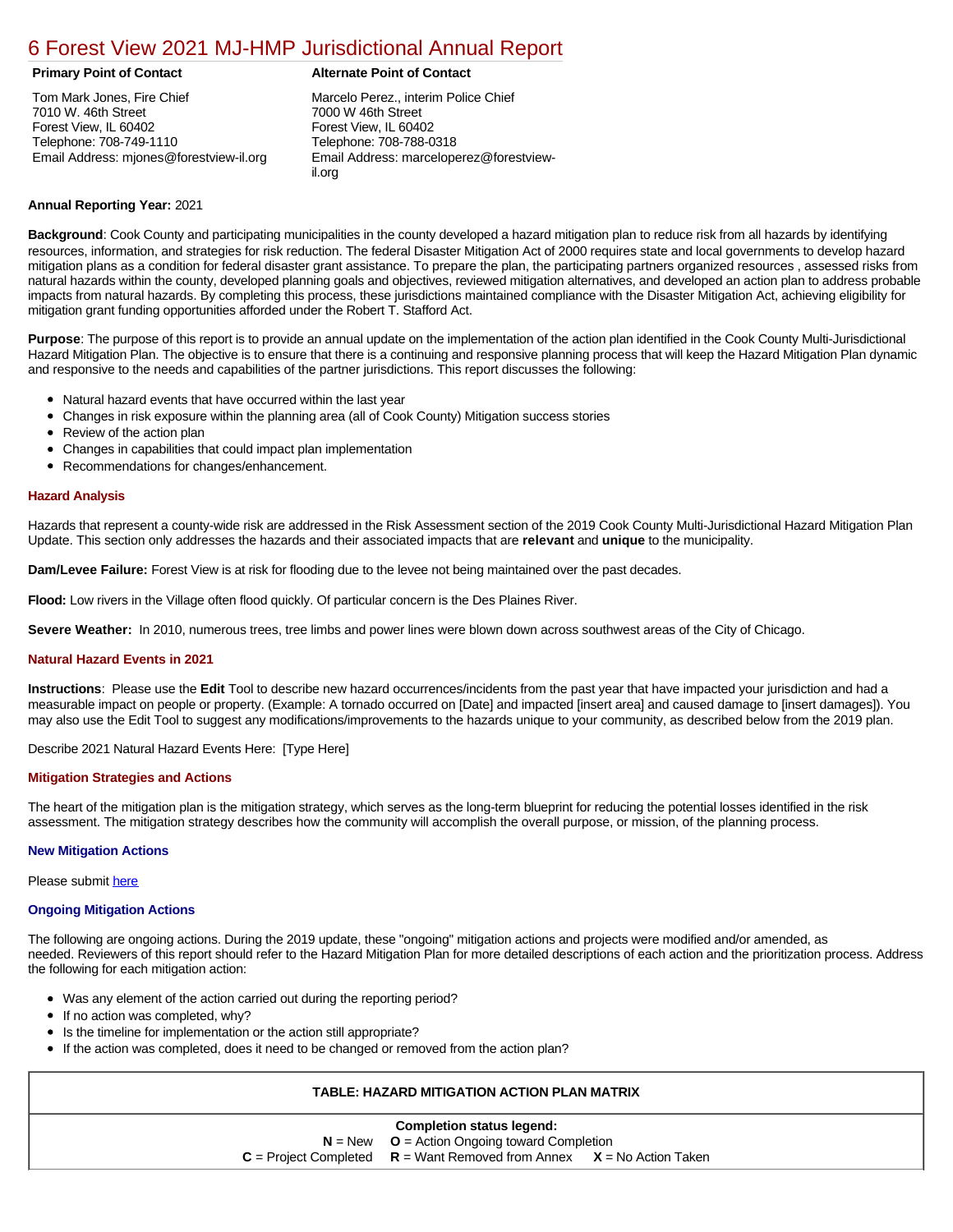| 2021<br><b>Status</b>                                                                                                                                                                                                                                                                                                                                                               | 2020<br><b>Status</b> | 2019 Status                                                | <b>Hazards</b><br><b>Mitigated</b> | <b>Objectives Met</b>                                                                                      | <b>Lead Agencies</b>                   | <b>Estimated</b><br>Cost | Sources of<br><b>Funding</b>                                                                                                                              | <b>Timeline/Projected</b><br><b>Completion Date (a)</b> |
|-------------------------------------------------------------------------------------------------------------------------------------------------------------------------------------------------------------------------------------------------------------------------------------------------------------------------------------------------------------------------------------|-----------------------|------------------------------------------------------------|------------------------------------|------------------------------------------------------------------------------------------------------------|----------------------------------------|--------------------------|-----------------------------------------------------------------------------------------------------------------------------------------------------------|---------------------------------------------------------|
| Action F4.1—Rebuild Lyons Levee on East side of Des Plaines River between 49th and 41st Streets.                                                                                                                                                                                                                                                                                    |                       |                                                            |                                    |                                                                                                            |                                        |                          |                                                                                                                                                           |                                                         |
| <b>Status Description:</b>                                                                                                                                                                                                                                                                                                                                                          |                       |                                                            |                                    |                                                                                                            |                                        |                          |                                                                                                                                                           |                                                         |
|                                                                                                                                                                                                                                                                                                                                                                                     |                       | Completed                                                  | Flood                              | 1, 2, 9, 13                                                                                                | <b>MWRD</b>                            | High                     | <b>MWRD</b>                                                                                                                                               | Completed                                               |
|                                                                                                                                                                                                                                                                                                                                                                                     |                       | Action F4.2-Update flood map of Forest View area.          |                                    |                                                                                                            |                                        |                          |                                                                                                                                                           |                                                         |
| <b>Status Description:</b>                                                                                                                                                                                                                                                                                                                                                          |                       |                                                            |                                    |                                                                                                            |                                        |                          |                                                                                                                                                           |                                                         |
| $\circ$                                                                                                                                                                                                                                                                                                                                                                             |                       | Ongoing                                                    | Flood                              | 1, 2, 9, 13                                                                                                | <b>FEMA</b>                            | Medium                   | <b>FEMA</b>                                                                                                                                               | Short-term                                              |
|                                                                                                                                                                                                                                                                                                                                                                                     |                       | Action F4.3-Update floodplain ordinance.                   |                                    |                                                                                                            |                                        |                          |                                                                                                                                                           |                                                         |
| <b>Status Description:</b>                                                                                                                                                                                                                                                                                                                                                          |                       |                                                            |                                    |                                                                                                            |                                        |                          |                                                                                                                                                           |                                                         |
| $\circ$                                                                                                                                                                                                                                                                                                                                                                             |                       | Ongoing                                                    | Flood                              | 3, 4, 5, 8, 9, 10                                                                                          | Village of Forest<br><b>View MWRD</b>  | Low                      | Local                                                                                                                                                     | Short-term                                              |
|                                                                                                                                                                                                                                                                                                                                                                                     |                       |                                                            |                                    |                                                                                                            |                                        |                          | Action F4.4—Enhance the Village's ISO class by replacing 6" water mains with 12", loop dead end feeds, and supply 47th Street businesses.                 |                                                         |
| <b>Status Description:</b>                                                                                                                                                                                                                                                                                                                                                          |                       |                                                            |                                    |                                                                                                            |                                        |                          |                                                                                                                                                           |                                                         |
| O                                                                                                                                                                                                                                                                                                                                                                                   |                       | Ongoing                                                    | All                                | 6, 8, 11                                                                                                   | Village of Forest<br>View              | Low                      | Local, Grant                                                                                                                                              | Short-term                                              |
|                                                                                                                                                                                                                                                                                                                                                                                     |                       |                                                            |                                    | Action F4.5—Research, develop, validate, and maintain a plan that addresses all ranked hazards of concern. |                                        |                          |                                                                                                                                                           |                                                         |
| <b>Status Description:</b>                                                                                                                                                                                                                                                                                                                                                          |                       |                                                            |                                    |                                                                                                            |                                        |                          |                                                                                                                                                           |                                                         |
| $\circ$                                                                                                                                                                                                                                                                                                                                                                             |                       | Ongoing                                                    | All                                | 1, 3, 4, 5, 6, 8, 12,<br>13                                                                                | Village of Forest<br>View              | Low                      | Local Army Corp                                                                                                                                           | Long-term                                               |
|                                                                                                                                                                                                                                                                                                                                                                                     |                       | priority to properties with exposure to repetitive losses. |                                    |                                                                                                            |                                        |                          | Action F4.6—Where appropriate, support retrofitting, purchase, or relocation of structures in hazard-prone areas to prevent future structure damage. Give |                                                         |
| <b>Status Description:</b>                                                                                                                                                                                                                                                                                                                                                          |                       |                                                            |                                    |                                                                                                            |                                        |                          |                                                                                                                                                           |                                                         |
| O                                                                                                                                                                                                                                                                                                                                                                                   |                       | Ongoing                                                    | All                                | 7, 13                                                                                                      | Village of Forest<br>View              | High                     | <b>FEMA Hazard</b><br><b>Mitigation Grants</b>                                                                                                            | Long-term<br>(depending on<br>funding)                  |
|                                                                                                                                                                                                                                                                                                                                                                                     |                       |                                                            |                                    | Action F4.7—Continue to support the countywide actions identified in this plan.                            |                                        |                          |                                                                                                                                                           |                                                         |
| <b>Status Description:</b>                                                                                                                                                                                                                                                                                                                                                          |                       |                                                            |                                    |                                                                                                            |                                        |                          |                                                                                                                                                           |                                                         |
| O                                                                                                                                                                                                                                                                                                                                                                                   |                       | Ongoing                                                    | All                                | All                                                                                                        | Village of Forest<br>View              | Low                      | <b>General Fund</b>                                                                                                                                       | Short- and long-term                                    |
|                                                                                                                                                                                                                                                                                                                                                                                     |                       |                                                            |                                    | Action F4.8—Actively participate in the plan maintenance strategy identified in this plan.                 |                                        |                          |                                                                                                                                                           |                                                         |
| <b>Status Description:</b>                                                                                                                                                                                                                                                                                                                                                          |                       |                                                            |                                    |                                                                                                            |                                        |                          |                                                                                                                                                           |                                                         |
| O                                                                                                                                                                                                                                                                                                                                                                                   |                       | Ongoing                                                    | ΑIΙ                                | 3, 4, 6                                                                                                    | <b>DHSEM Village</b><br>of Forest View | Low                      | <b>General Fund</b>                                                                                                                                       | Short-term                                              |
|                                                                                                                                                                                                                                                                                                                                                                                     |                       |                                                            |                                    |                                                                                                            |                                        |                          | Action F4.9—Consider participation in incentive-based programs such as the Community Rating System, Tree City, and StormReady.                            |                                                         |
| <b>Status Description:</b>                                                                                                                                                                                                                                                                                                                                                          |                       |                                                            |                                    |                                                                                                            |                                        |                          |                                                                                                                                                           |                                                         |
| $\mathsf O$                                                                                                                                                                                                                                                                                                                                                                         |                       | Ongoing                                                    | All                                | 3, 4, 5, 6, 7, 9, 10,<br>11, 13                                                                            | Village of Forest<br>View              | Low                      | <b>General Fund</b>                                                                                                                                       | Long-term                                               |
| Action F4.10-Maintain good standing under the National Flood Insurance Program by implementing programs that meet or exceed the minimum NFIP<br>requirements. Such programs include enforcing an adopted flood damage prevention ordinance, participating in floodplain mapping updates, and providing<br>public assistance and information on floodplain requirements and impacts. |                       |                                                            |                                    |                                                                                                            |                                        |                          |                                                                                                                                                           |                                                         |
| <b>Status Description:</b>                                                                                                                                                                                                                                                                                                                                                          |                       |                                                            |                                    |                                                                                                            |                                        |                          |                                                                                                                                                           |                                                         |
| O                                                                                                                                                                                                                                                                                                                                                                                   |                       | Ongoing                                                    | Flooding                           | 4, 6, 9                                                                                                    | Village of Forest<br>View              | Low                      | <b>General Fund</b>                                                                                                                                       | Short-term and<br>ongoing                               |
| Action F4.11-Where feasible, implement a program to record high water marks following high-water events.                                                                                                                                                                                                                                                                            |                       |                                                            |                                    |                                                                                                            |                                        |                          |                                                                                                                                                           |                                                         |
| <b>Status Description:</b>                                                                                                                                                                                                                                                                                                                                                          |                       |                                                            |                                    |                                                                                                            |                                        |                          |                                                                                                                                                           |                                                         |
| O                                                                                                                                                                                                                                                                                                                                                                                   |                       | Ongoing                                                    | Flooding, Severe<br>Weather        | 3, 6, 9                                                                                                    | Village of Forest<br>View              | Medium                   | General Fund;<br><b>FEMA Grant Funds</b><br>(Public Assistance)                                                                                           | Long-term                                               |
| Action F4.12—Integrate the hazard mitigation plan into other plans, programs, or resources that dictate land use or redevelopment.                                                                                                                                                                                                                                                  |                       |                                                            |                                    |                                                                                                            |                                        |                          |                                                                                                                                                           |                                                         |
| <b>Status Description:</b>                                                                                                                                                                                                                                                                                                                                                          |                       |                                                            |                                    |                                                                                                            |                                        |                          |                                                                                                                                                           |                                                         |
| O                                                                                                                                                                                                                                                                                                                                                                                   |                       | Ongoing                                                    | All                                | 3, 4, 6, 10, 13                                                                                            | Village of Forest<br>View              | Low                      | <b>General Fund</b>                                                                                                                                       | Short-term                                              |